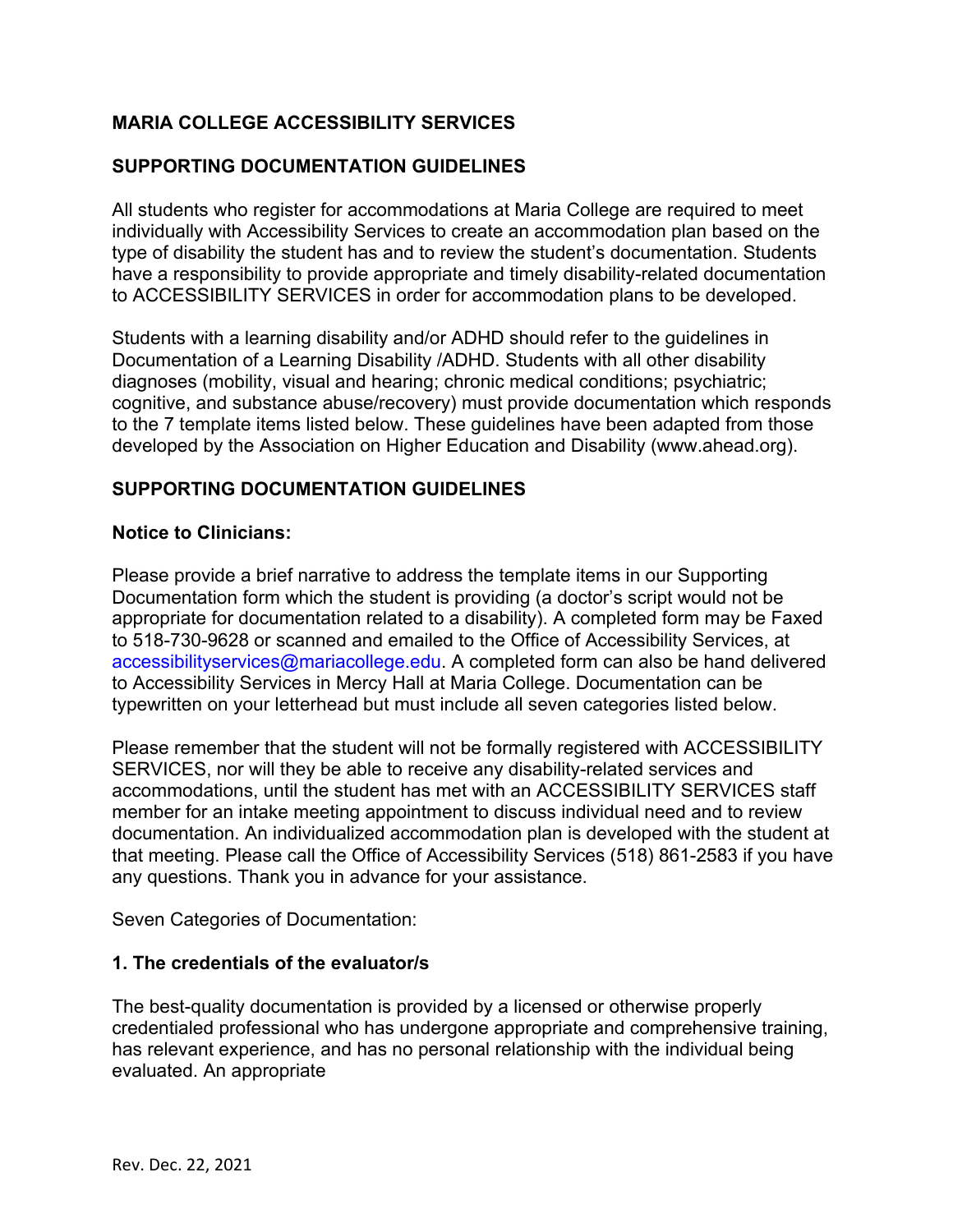match between the credentials of the individual making the diagnosis and the condition being reported is expected (e.g., an orthopedic limitation might be documented by a physician, but not a licensed psychologist).

# **2. A statement identifying the disability**

Acceptable documentation includes a clear diagnostic statement that describes what the condition is and how it was diagnosed. While diagnostic codes from the Diagnostic Statistical Manual of the American Psychiatric Association (DSM) or the International Classification of Functioning, Disability and Health (ICF) of the World Health Organization are helpful in providing this information, a clinical description will also convey the necessary information.

# **3. A description of the diagnostic methodology used**

Quality documentation includes a description of the diagnostic criteria, evaluation methods, procedures, tests and dates of administration, as well as a clinical narrative, observation, and specific results. Where appropriate to the nature of the disability, having both summary data and specific test scores (with the norming population identified) within the report is recommended. Diagnostic methods that are congruent with the particular disability and current professional practices in the field are recommended. Methods may include formal instruments, medical examinations, structured interview protocols, performance observations and unstructured interviews. If results from informal, non-standardized or less common methods of evaluation are reported, an explanation of their role and significance in the diagnostic process will strengthen their value in providing useful information.

# **4. A description of the current functional limitations**

Information on how the condition(s) currently impacts the individual provides useful information for both establishing a disability and identifying possible accommodations. A combination of the results of formal evaluation procedures, clinical narrative, and the individual's self-report is the most comprehensive approach to fully documenting impact. The best-quality documentation is thorough enough to demonstrate whether and how a major life activity is substantially limited by providing a clear sense of the severity, frequency and pervasiveness of the condition(s). While relatively recent documentation is recommended in most circumstances, common sense and discretion in accepting older documentation of conditions that are permanent or non-varying is recommended. Likewise, changing conditions and/or changes in how the condition impacts the individual brought on by growth and development may warrant more frequent updates in order to provide an accurate picture. It is important to remember that documentation is not time-bound; the need for recent documentation depends on the facts and circumstances of the individual's condition. In most cases, documentation should be current within the past 3-5 years; however, some documentation that is older may also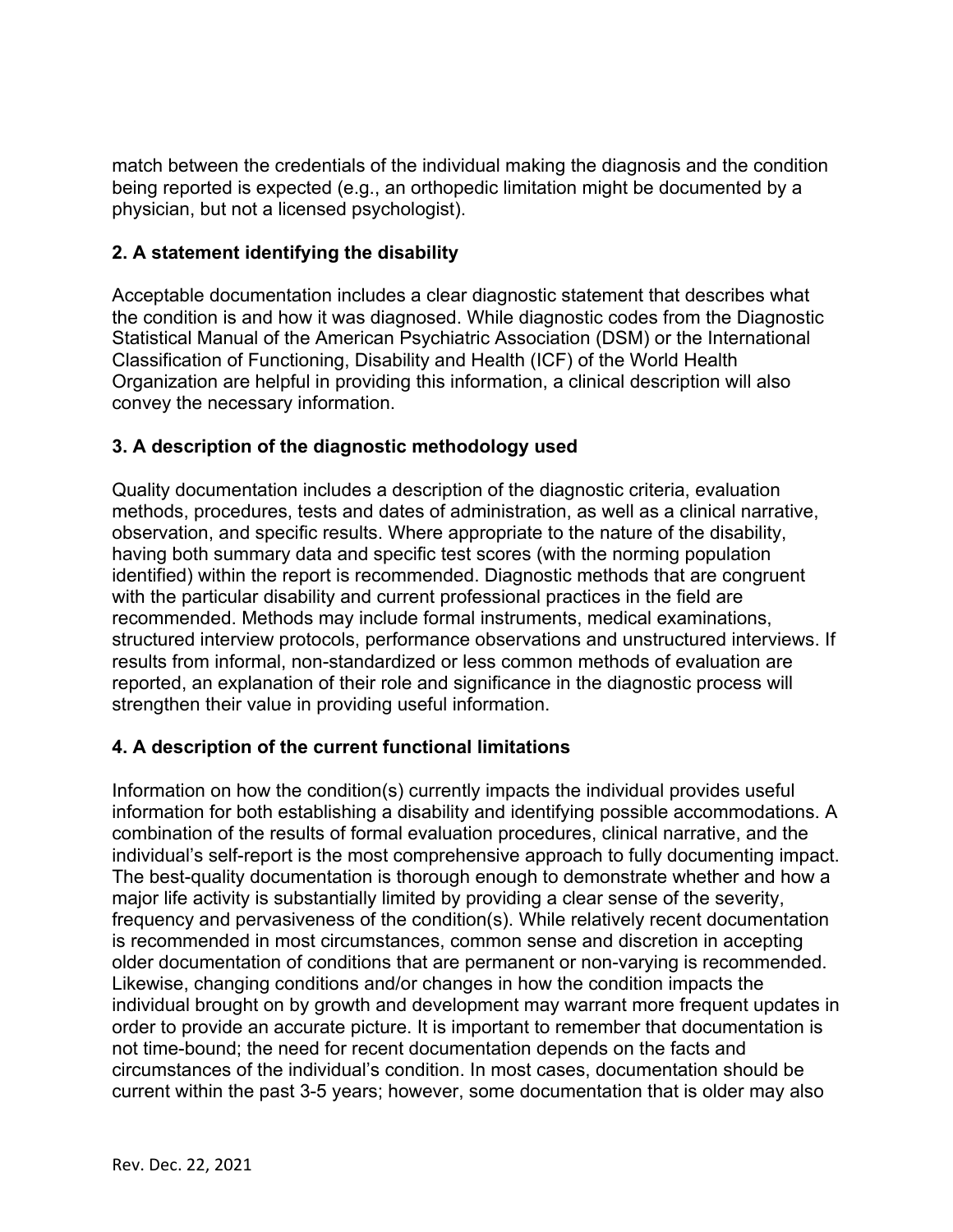be relevant. In some cases, previous or more recent documentation may be requested to draw connections between the student's condition and the accommodation being requested.

# **5. A description of the expected progression or stability of the disability**

It is helpful when documentation provides information on expected changes in the functional impact of the disability over time and context. Information on the cyclical or episodic nature of the disability and known or suspected environmental triggers to episodes provides opportunities to anticipate and plan for varying functional impacts. If the condition is not stable, information on interventions for exacerbations (including the individual's own strategies) and recommended timelines for re-evaluation are most helpful.

### **6. A description of current and past accommodations, services and/or medications**

The most comprehensive documentation will include a description of both current and past medications, auxiliary aids, assistive devices, support services, and accommodations, including their effectiveness in ameliorating functional impacts of the disability. A discussion of any significant side effects from current medications or services that may impact physical, perceptual, behavioral or cognitive performance is helpful when included in the report. While accommodations provided in another setting are not binding on the current institution, they may provide insight in making current decisions.

### **7. Recommendations for accommodations, adaptive devices, assistive services, compensatory strategies, and/or collateral support services**

Recommendations from professionals with a history of working with the student provide valuable information for review and the planning process. It is most helpful when recommended accommodations and strategies are logically related to functional limitations; if connections are not obvious, a clear explanation of their relationship can be useful in decision making. While the College has no obligation to provide or adopt recommendations that would fundamentally modify the course or degree requirements, those accommodation recommendations that are congruent with the programs, services, and benefits offered by the College may be appropriate.

# **Example of Documentation**

A student who is submitting a medical provider's documentation can use the copy of the supporting documentation form towards the end of this packet. This is the appropriate form needed to meet the medical diagnosis criteria for reporting a disability. Please have your provider answer all questions on the form related to your individual situation.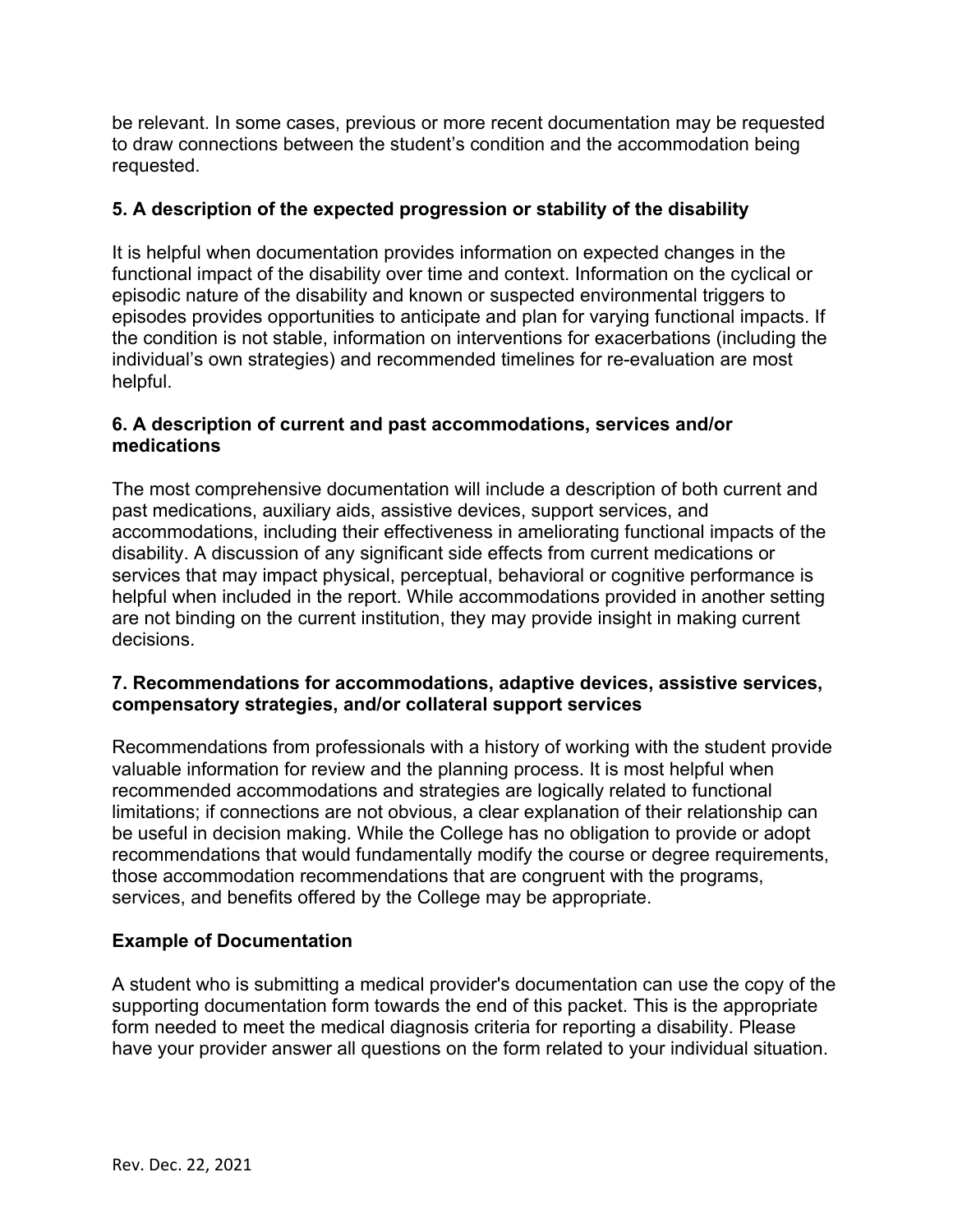

Office of Accessibility Services 518-861-2583 Fax: 518-730-9628 Student Support Center, Mercy Hall

#### **Student Supporting Documentation Form**

The student mentioned below is requesting services and accommodations from the Office of Accessibility Services that require documentation to be provided. As the medical provider of this student, we appreciate your assistance providing this information. Seven required criteria are marked with numbers in superscript (see the Supporting Documentation Guidelines for details on each of the criteria). Scan and email to accessibilityservices@mariacollege.edu or fax to 518-730-9628. The form may also be hand delivered to Accessibility Services in Mercy Hall at Maria College.

| How does the student's disability limit major life functioning <sup>4</sup> ? Major life functioning includes<br>caring for oneself, performing manual tasks, waking, seeing, hearing, breathing, speaking,<br>learning, and working. |                     |
|---------------------------------------------------------------------------------------------------------------------------------------------------------------------------------------------------------------------------------------|---------------------|
| Prognosis (Please indicate if the disability is temporary or long term. If recovery is expected,                                                                                                                                      |                     |
|                                                                                                                                                                                                                                       |                     |
| ,我们也不会有什么。""我们的人,我们也不会有什么?""我们的人,我们也不会有什么?""我们的人,我们也不会有什么?""我们的人,我们也不会有什么?""我们的人<br>Current treatment (including medications, therapy, etc., related to diagnosis) <sup>6</sup> : ________________                                    |                     |
|                                                                                                                                                                                                                                       |                     |
|                                                                                                                                                                                                                                       |                     |
|                                                                                                                                                                                                                                       |                     |
| ,我们也不会有什么。""我们的人,我们也不会有什么?""我们的人,我们也不会有什么?""我们的人,我们也不会有什么?""我们的人,我们也不会有什么?""我们的人                                                                                                                                                      | Date: _____________ |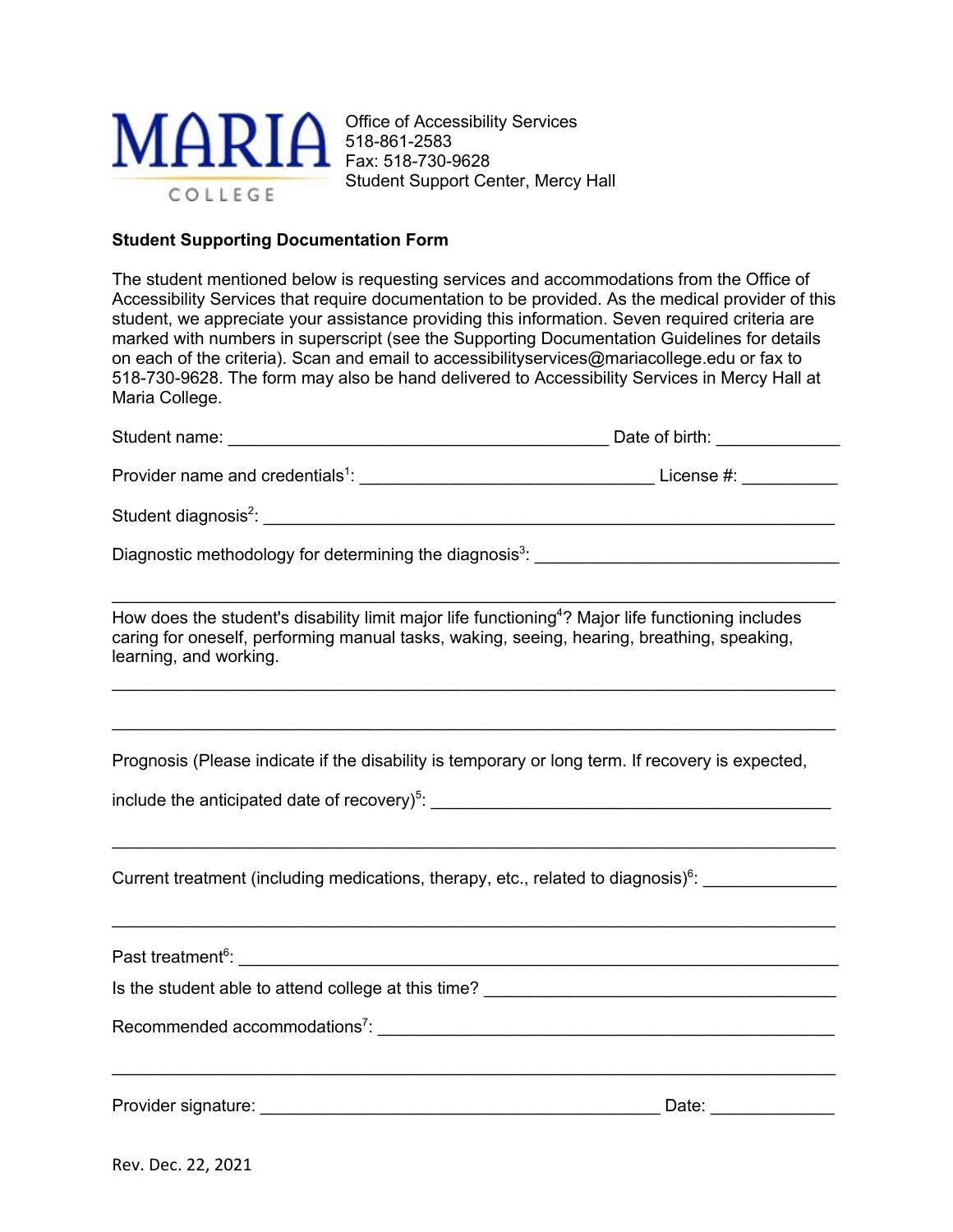### **MARIA COLLEGE ACCESSIBILITY SERVICES DOCUMENTATION GUIDELINES: LEARNING DISABILITY/ADD/ADHD**

All students with disabilities who are requesting accommodations or services through the Office of Accessibility Services need to meet individually with Accessibility Services to create an accommodation plan based on the type of disability the student has and to review the student's documentation. Students have a responsibility to provide appropriate and timely disability-related documentation to the Office of Accessibility Services in order for accommodation plans to be developed. Documentation requirements vary by type of disability and situation, so please contact **accessibilityservices@mariacollege.edu** if you have questions about your situation

**1. Students may submit any and all of the following if they have them from their high school in lieu of formal testing: Individualized Education Program (IEP), 504 Plan, or Summary of Performance (SOP). Students who have also had formal testing completed are encouraged to submit this testing to the Office of Accessibility Services as well to help staff develop the most comprehensive accommodation plans for each student.** 

#### AND/OR

### **2. Testing conducted may involve a comprehensive psychoeducational evaluation of the following areas:**

**Aptitude:** The Wechsler Adult Intelligence Scale-Third Edition (WAIS-III), The Woodcock- Johnson Psychoeducational Battery III (W-J-III): Tests of Cognitive Ability or the Stanford- Binet Intelligence Scale: Fifth Edition.

**Achievement:** Assessment of academic ability in the areas of reading, writing and math. Suggested instruments include: Woodcock-Johnson Psychoeducational Battery III: Tests of Achievement (W-J-III); Wechsler Individual Achievement Test (WIAT-II); Stanford Test of Academic Skills (TASK); or a combination of tests in specific skill areas such as the Test of Written Language-IV (TOWL-IV); the Woodcock Reading Mastery Tests-Revised; the Nelson Denny Reading Test; the Stanford Diagnostic Reading Test; or the Stanford Diagnostic Mathematics Test.

**Information Processing:** Specific areas of information processing such as short-and long-term memory, sequential memory, visual and auditory perception/processing or processing speed may be assessed. These areas may warrant evaluation as indicated by results from assessment of ability and achievement.

This is not intended to be an exhaustive list or to restrict assessment in other pertinent and helpful areas such as vocational interests and aptitudes. Should students be requesting foreign language modifications, there are additional measures may be requested to support the request, such as the Modern Languages Aptitude Test (MLAT).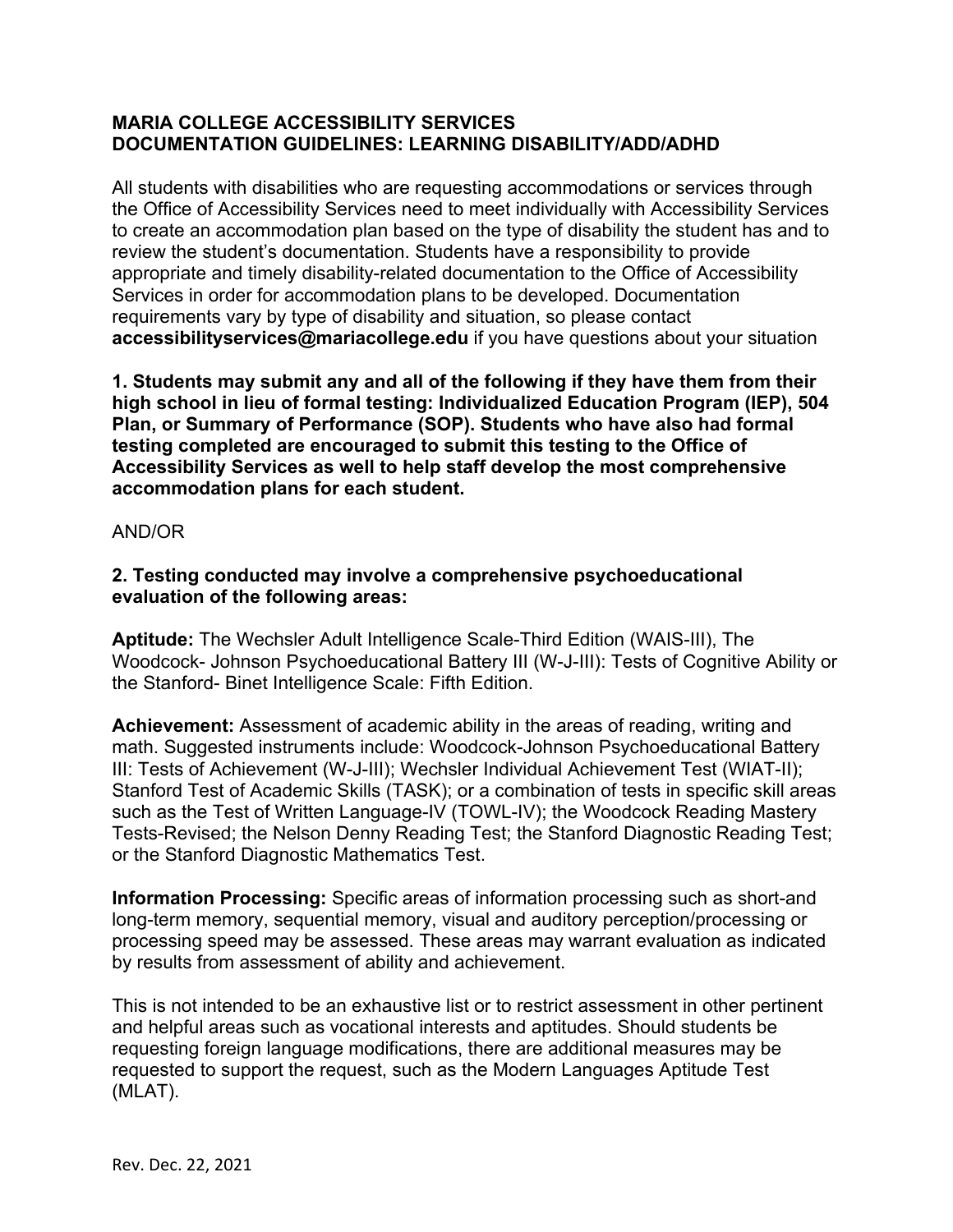**3. Timeliness of Testing**. Generally, this means testing has been conducted within the past 3-5 years, however some documentation that is older may also be relevant. Because the provision of reasonable accommodation and services is based upon assessment of the current limitations of the student's disability, it is important to provide current and appropriate documentation. Depending on the accommodations requested, there may need to be updated documentation to draw a connection between the student's current limitations and the requested accommodation.

### **4. Testing should state what the condition is and specify the criteria for making that determination.**

**5. Testing must be performed by a qualified evaluator.** Clinical or educational psychologists, learning specialists or clinicians known to specialize in learning disabilities/ADD/ADHD are most often used.

#### **6. Testing must include information about how the condition impacts the student.**  Please indicate how the student's disability will affect their current participation in

courses, programs, services or any other activity.